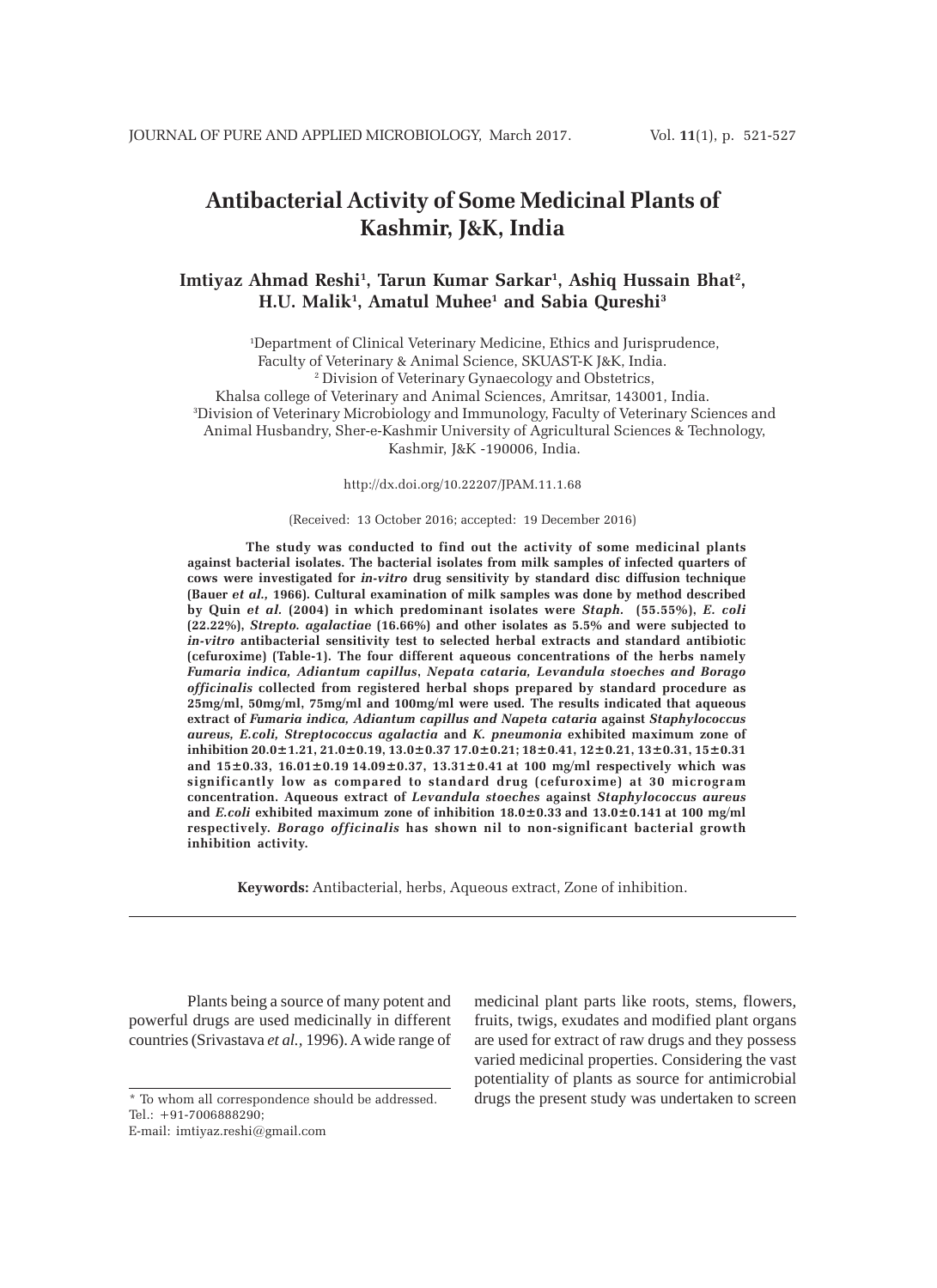the antibacterial potential of aqueous extracts of some plants of Kashmir, J&K, India.

1) *Nepeta cataria*: *Nepeta*, a genus of annual or perennial herbs, belonging to the Lamiaceae family, includes approximately 250 species and are localized in central and southern Europe, Asia, the Middle East, northern Africa and tropical mountains in Africa (Ghannadi *et al,* 2003). *Nepeta* species are used as the traditional medicine in many countries and have a large ethno-botanical effects like diuretic, diaphoretic, vulnerary, antitussive, antispasmodic, antiasthmatic, tonic, febrifuge and carminative (Ghannadi *et al.,* 2003). The present study was aimed to evaluate the antimicrobial potential of the *Nepeta* species found in Kashmir.

2) *Fumaria indica/officinalis:* The genus *Fumaria* (Fumariaceae) consists of 46 species in the world and are known as "fumitory, earth smoke, beggary, fumus, vapor, fumittery or wax dolls" in English. *Fumaria officinalis* is a small, branched, annual herb growing wild in plains and lower hills and is locally known as "Pitpapra" or "Shahtrah" in India "Shahterah" in Kashmir. Literature reveals that the extracts of *Fumaria indica* posses spasmolytic, analgesic, anti-inflamatory, antibacterial properties.

3) *Borago officinalis:* This plant in India is sparsly distributed in Northen-Eastern Himalayas from Kashmir to Kumaon at altitudes of 3,5004,500m ASL and occurs during November to January.

4) *Adiantum capillus:* It has a worldwide distribution, found in Pak-Indian subcontinent, western Himalaya, Mexico, warmer parts of America and other tropical and subtropical regions of the world (Nisar *et al.*, 2012; Reddy, 2010). *Adiantum* is used as expectorant, astringent, demulcent, antitussive, emmenagogue, febrifuge, diuretic and in catarrhal affections.

5) *Levandula stoeches:* The lavenders are a genus of about 25-30 species of flowering plants in the mint family, Lamiaceae, native of Mediterranean region south to tropical Africa and many regions of Asia and has been used for centuries as a herbal remedy for many ailments. Lavender yields highly effective essential oil with very sweet overtones which is believed to be of benefit for a multitude of problems including stress, anxiety, exhaustion, irritability, head ache, migraine, insomnia, depression, cold, indigestion, liver, gall bladder problems and cancer (Hudson 1996; Henley *et al.* 2007). Reports of antibacterial effects have also been documented.

### **MATERIALS AND METHODS**

Following herbs (aqueous extract) were evaluated for their *in vitro* toxicity trial on cell line (HeLA cell lines):

| S.<br>No. | Name of the herb   | Local name | Part used |
|-----------|--------------------|------------|-----------|
|           | Nepata cataria     | Gandh soi  | Leaves    |
| 2         | Levandula stoeches | Kalwuth    | Leaves    |
| 3         | Fumaria indica     | Shahter    | Leaves    |
| 4         | Adianthum capillus | Gaytheer   | Leaves    |
| 5.        | Borago officinalis | Kahzaban   | Leaves    |

#### **Plant material**

The selected herbs (leaves) were purchased from registered herbal shops from local market Srinagar, J&K.

#### **Extraction of plant material**

Plant material was washed with distilled water, dried in shade, grinded to fine powder and stored in airtight container at room temperature in the dark until used. The powdered samples were

J PURE APPL MICROBIO*,* **11**(1), MARCH 2017.

subjected to extraction using distilled water following the method of Nair *et al.* (2005)

# **Preparation of extracts**

Different concentrations of the extracts of herbals were prepared. The test microorganisms were seeded into respective media by spread plate method with the 24 h cultures of bacterial growth in nutrient broth. After solidification the filter paper discs (5 mm in diameter) impregnated with the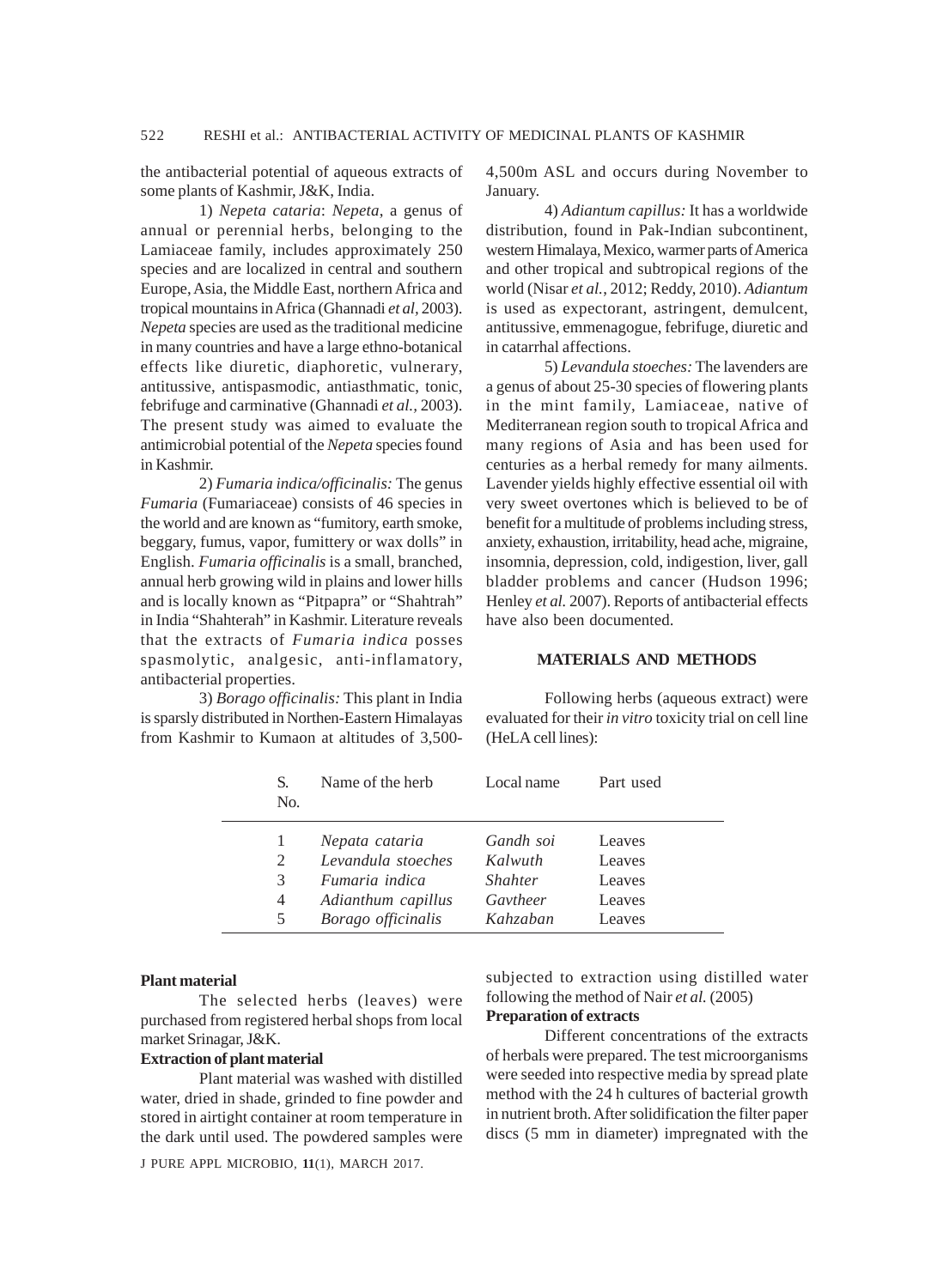extracts of different concentrations were placed on test organism-seeded plates. *S.* , *E. coli* and other isolates were used for antibacterial test. The antibacterial assay plates were incubated at 37°C for 24h and the diameters of the inhibition zones was measured in mm, Cefuroxime was used as positive control.

### *In vitro* **antibacterial sensitivity test of herbs in comparison with standard antibiotic**

The bacterial isolates from milk samples of infected quarter were further investigated for *in vitro* drug sensitivity by standard disc diffusion technique (Bauer *et al.,* 1966) using commercially available selective antibiotic discs (M/S Hi-Media Laboratories).

# **Antibiogram**

The different concentrations of herbs were studied for *in vitro* AST in comparison to standard antibiotic. The diameter of the zone of inhibition was measured by paper scale after 18 hr incubation for identifying the sensitivity of microbial culture against above mentioned extracts according to laboratory manual.

# **Cultural examination of milk**

Cultural examination of milk samples was done by method described by Quin *et al.* (2004). Milk samples collected in sterile glass vials were streaked primarily on ovine blood agar plates with a sterile platinum loop under strict sterile environment. The inoculated plates were incubated at 37°C for 24 hours. The causative organisms were identified initially by colony characteristics on blood agar, Gram staining and biochemical characteristics for presence of catalase and cytochrome C oxidase. Further, the organisms grown on blood agar plates were streaked on selective media e.g. Mannitol Salt Agar (for *Staphylococcus* spp.), Edward's media (for Streptococci), MacConkey Agar (for Coliforms and Enterococci). Hotis test was done to identify *Streptococcus agalactiae*.

### **RESULT AND DISCUSSION**

## **Bacterial isolation Bacterial Isolation**

The predominant isolates were *Staph.* (55.55%), *E. coli* (22.22%), *Strepto. agalactiae* (16.66%) and other isolates as 5.5%. Thus *Staph. , E. coli, K. pneumonia* and *Strepto. agalactiae* were selected for *in vitro* antibacterial sensitivity test to selected herbal extracts. Among all the pathogens of bovine mastitis, *Staphylococcus* is the predominant organism (Allore, 1993; Kapur *et al.*, 1992). In India, previous and several studies about bovine mastitis (1994; Costa *et al.,* 1997; Naiknaware *et al.*, 1998) have assessed that the coagulase negative *Staphylococci* were the most frequent isolated bacteria

# *In vitro* **antibacterial sensitivity test of herbs in comparison to standard antibiotic**

Four different concentrations of herbs were studied for *in vitro* AST in comparison with standard antibiotic.

# **Fumaria indica**

Aqueous extract of *Fumaria indica* against *Staphylococcus aureus* and *E. coli* exhibited maximum zone of inhibition 20.0±1.21 and  $21.0\pm0.19$  at 100 mg/ml and minimum zone of inhibition 9.0±0.51and 11.0±0.22was recorded at 25 mg/ml respectively which significantly increased at 50 and 75 mg/ml where zone of inhibition was 11.0±0.33and 17.0±0.19, 13.0±0.41and 19.0±0.16 respectively. Against *Streptococcus agalactia* exhibited maximum zone of inhibition 13.0±0.37 was recorded at 100 mg/ml and minimum zone of inhibition  $(1.0\pm 0.12)$  was recorded at 25 mg/ml which significantly increased at 50 and 75 mg/ml where zone of inhibition were  $6.00\pm0.41$  and  $7.0\pm0.04$ , respectively while as, against *K. pneumonia,* maximum zone of inhibition 17.0±0.21 was reported at 100 mg/ml and minimum zone of inhibition  $(4.0\pm0.90)$  was recorded at 25 mg/ml which significantly increased at 50 and 75 mg/ml where zone of inhibition were  $9.0\pm0.19$  and  $12.0\pm0.57$ , respectively. Aqueous extract of *Fumaria indica* exhibited high antibacterial activity against *Staphylococcus aureus*, *E. coli, K. pneumonia* and and the findings match with Khan *et al.* (2014), Gupta *et al.* (2012), Fatima *et al.* (2014). Parekh and Chanda (2007) and Fazal *et al.* (2012) and the findings are in contrast to Shinwari *et al.* (2015). The antimicrobial activity of aqueous extract of *Fumaria indica* against the different clinical strains of bacteria supported the scientific validity of the plant being used traditionally as a medicine. The inhibition of bacterial strains by aqueous extract may be attributed to the presence of soluble phenolic and polyphenolic compounds in the extract. The significant antimicrobial effects of this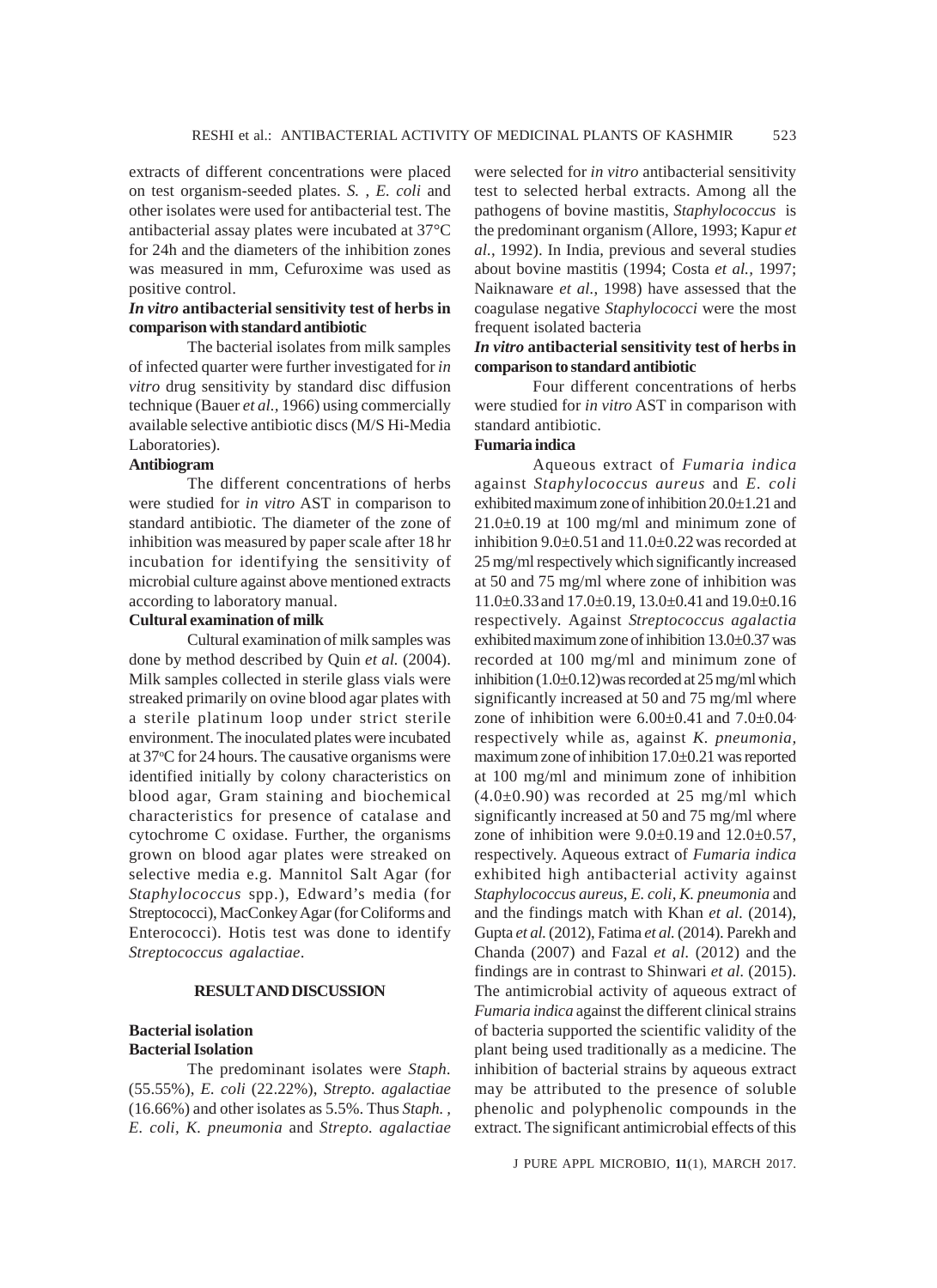extract could be explained by disturbance of permeability barrier of bacterial membrane structures (Cowan *et al.,* 1999 and Cowan *et al.,* 2008). Recent findings revealed that tea tree oil damages the cell membrane structure of *E. coli, S.* and *C. albicans.*

### **Adiantum capillus**

Aqueous extract of *Adiantum capillus* against *Staphylococcus aureus* exhibited maximum zone of inhibition  $18\pm0.41$  at  $100$  mg/ml and minimum zone of inhibition  $(6\pm 0.03)$  was recorded at 25 mg/ ml which significantly increased at 50 and 75 mg/ ml where zone of inhibition was 9±0.31 and 14.0±0.14,respectively. Furthermore, against *E. coli* maximum zone of inhibition 12±0.21was shown 100 mg/ml and minimum zone of inhibition  $(4\pm 0.39)$  was recorded at 25 mg/ml which significantly increased at 50 and 75 mg/ml where zone of inhibition was  $6\pm0.07$  and  $8\pm0.09$  respectively. Against *streptococcus agalactia* exhibited maximum zone of inhibition  $13\pm0.31$  at 100 mg/ml and minimum zone of inhibition  $(5\pm 0.32)$  was recorded at 25 mg/ ml which significantly increased at 50 and 75 mg/ ml where zone of inhibition was  $7.0\pm0.43$  and

11±0.34 respectively, while as, against *K. pneumoniae* maximum zone of inhibition 15±0.31was recordedat 100 mg/ml while as minimum zone of inhibition  $(5\pm 0.12)$  was recorded at 25 mg/ ml which significantly increased at 50 and 75 mg/ ml where zone of inhibition was 7.0±0.21 and 9.0±0.14respectively. Aqueous extract of *Adiantum capillus* exhibited high antibacterial activity against *Staphylococcus aureus*, *E. coli* followed by *K. pneumonia* and*.* and the findings corraborates with Hussain *et al.* (2014), Meenakshi *et al.* (2008), Ishaq *et al.* (2014) and Ansari and Ekhlasi-Kazaj (2012).

#### **Nepata cataria**

Aqueous extract of *Napeta cataria* against *Staphylococcus aureus* exhibited maximum zone of inhibition 15±0.33at 100 mg/ml and minimum zone of inhibition  $(8.03\pm0.02)$  was recorded at 25 mg/ml which significantly increased at 50 and 75 mg/ml where zone of inhibition was 12.03±0.03and 14±0.01 respectively, while as against *E. coli* exhibited maximum zone of inhibition 16.01±0.19at 100 mg/ml and -(nil) zone of inhibition was recorded at 25 mg/ml which significantly increased at 50 and

| Test extract       | Test         | Test concentration (zone of inhibition) $(mg/ml)$ |                               |                               |                               | Standard drug     |  |
|--------------------|--------------|---------------------------------------------------|-------------------------------|-------------------------------|-------------------------------|-------------------|--|
|                    | organism     | 25                                                | 50                            | 75                            | 100                           | $(30 \text{ mg})$ |  |
| Fumaria indica     | A            | $9.0 \pm 0.51$ <sup>a</sup>                       | $11.0 \pm 0.33$ <sup>a</sup>  | $17.0 \pm 0.19^{\circ}$       | $20.0 \pm 1.21$ <sup>c</sup>  | $23.11 \pm 0.42$  |  |
|                    | B            | $11.0 \pm 0.22$ <sup>a</sup>                      | $13.0 \pm 0.41$ <sup>a</sup>  | $19.0 \pm 0.16^b$             | $21.0 \pm 0.19^b$             | $28.00 \pm 0.59$  |  |
|                    | $\mathsf{C}$ | $5 \pm 0.32^{\text{a}}$                           | $6.00 \pm 0.41$ <sup>b</sup>  | $12.0 \pm 0.04$ <sup>c</sup>  | $13.0 \pm 0.37$ <sup>c</sup>  | $19.00 \pm 0.21$  |  |
|                    | D            | $4.0 \pm 0.90^{\mathrm{a}}$                       | $9.0 \pm 0.19^b$              | $12.0 \pm 0.57$ <sup>b</sup>  | $17.0 \pm 0.49$ <sup>c</sup>  | $18.00 \pm 0.21$  |  |
| Adiantum capillus  | A            | $6 \pm 0.03^{\rm a}$                              | $9 \pm 0.31$ <sup>a</sup>     | $14.0 \pm 0.14^b$             | $18 \pm 0.41$ <sup>c</sup>    | $23.11 \pm 0.42$  |  |
|                    | B            | $4\pm 0.39^{\rm a}$                               | $6 \pm 0.07^{\text{a}}$       | $8 \pm 0.09^{\rm b}$          | $12 \pm 0.21^b$               | $28.00 \pm 0.59$  |  |
|                    | $\mathsf{C}$ | $5 \pm 0.32^{\rm a}$                              | $7 \pm 0.43^{\text{a}}$       | $11 \pm 0.34^b$               | $13 \pm 0.31^b$               | $19.00 \pm 0.21$  |  |
|                    | D            | $5 \pm 0.12^{\text{a}}$                           | $7 \pm 0.21^{\text{a}}$       | $9 \pm 0.14^b$                | $15 \pm 0.31$ <sup>c</sup>    | $19.00 \pm 0.29$  |  |
| Nepata cataria     | A            | $8.03 \pm 0.02$ <sup>a</sup>                      | $12.03 \pm 0.03$ <sup>a</sup> | $14\pm0.01^{\rm b}$           | $15 \pm 0.33^b$               | $23.11 \pm 0.42$  |  |
|                    | B            |                                                   | $5.02 \pm 0.07$ <sup>a</sup>  | $8.09 \pm 0.02^b$             | $16.01 \pm 0.19^b$            | $28.00 \pm 0.59$  |  |
|                    | $\mathsf{C}$ | $4.90 \pm 0.02^{\text{a}}$                        | $7.03 \pm 0.04^b$             | $10.01 \pm 0.04$ <sup>c</sup> | $16.09 \pm 0.37$ <sup>d</sup> | $19.00 \pm 0.21$  |  |
|                    | D            | $3.01 \pm 0.03$ <sup>a</sup>                      | $5.03 \pm 0.12$ <sup>a</sup>  | $9.03 \pm 0.1$ <sup>b</sup>   | $13.31 \pm 0.41$ <sup>c</sup> | $19.00 \pm 0.29$  |  |
| Levandula stoeches | А            | $10.0 \pm 0.71$ <sup>a</sup>                      | $12.0 \pm 0.31$ <sup>a</sup>  | $14\pm0.31^{\rm b}$           | $18.0 \pm 0.33$ <sup>c</sup>  | $22.0 \pm 0.12$   |  |
|                    | B            | $6.0 \pm 0.14$ <sup>a</sup>                       | $8.0 \pm 0.41$ <sup>a</sup>   | $8.0 \pm 0.414$ <sup>a</sup>  | $13.0 \pm 0.14^b$             | $17.0 \pm 0.43$   |  |
|                    | $\mathsf{C}$ | $8.0 \pm 0.32$ <sup>a</sup>                       | $8.0 \pm 0.31$ <sup>a</sup>   | $10.0 \pm 0.33$ <sup>a</sup>  | $14.0 \pm 0.19^b$             | $13.0 \pm 0.77$   |  |
|                    | D            | $4.0 \pm 0.12$ <sup>a</sup>                       | $8.0 \pm 0.41$ <sup>a</sup>   | $9.0 \pm 0.00^{\text{a}}$     | $11.0 \pm 0.18$ <sup>a</sup>  | $20.0 \pm 0.37$   |  |
| Borago officinalis | А            |                                                   |                               | $3.0 \pm 0.14$ <sup>a</sup>   | $5.0 \pm 0.31$ <sup>a</sup>   | $25.0 \pm 0.18$   |  |
|                    | B            |                                                   | $4.0 \pm 0.31$ <sup>a</sup>   | $6.0 \pm 0.11$ <sup>a</sup>   | $9.0 \pm 0.29^b$              | $16.9 \pm 0.33$   |  |
|                    | $\mathsf{C}$ |                                                   |                               |                               | $1.0 \pm 0.13^{\text{a}}$     | $12.5 \pm 0.67$   |  |
|                    | D            |                                                   |                               |                               |                               | $22.0 \pm 0.47$   |  |

**Table 1.** *In vitro* antibacterial AST of aqueous herbal leaf extracts

Values with different superscript in rows differ significantly (P< 0.05).

A= *Staph.* , B= *E. coli*, C= *streptococci agalactia, D= K.pneumoniae*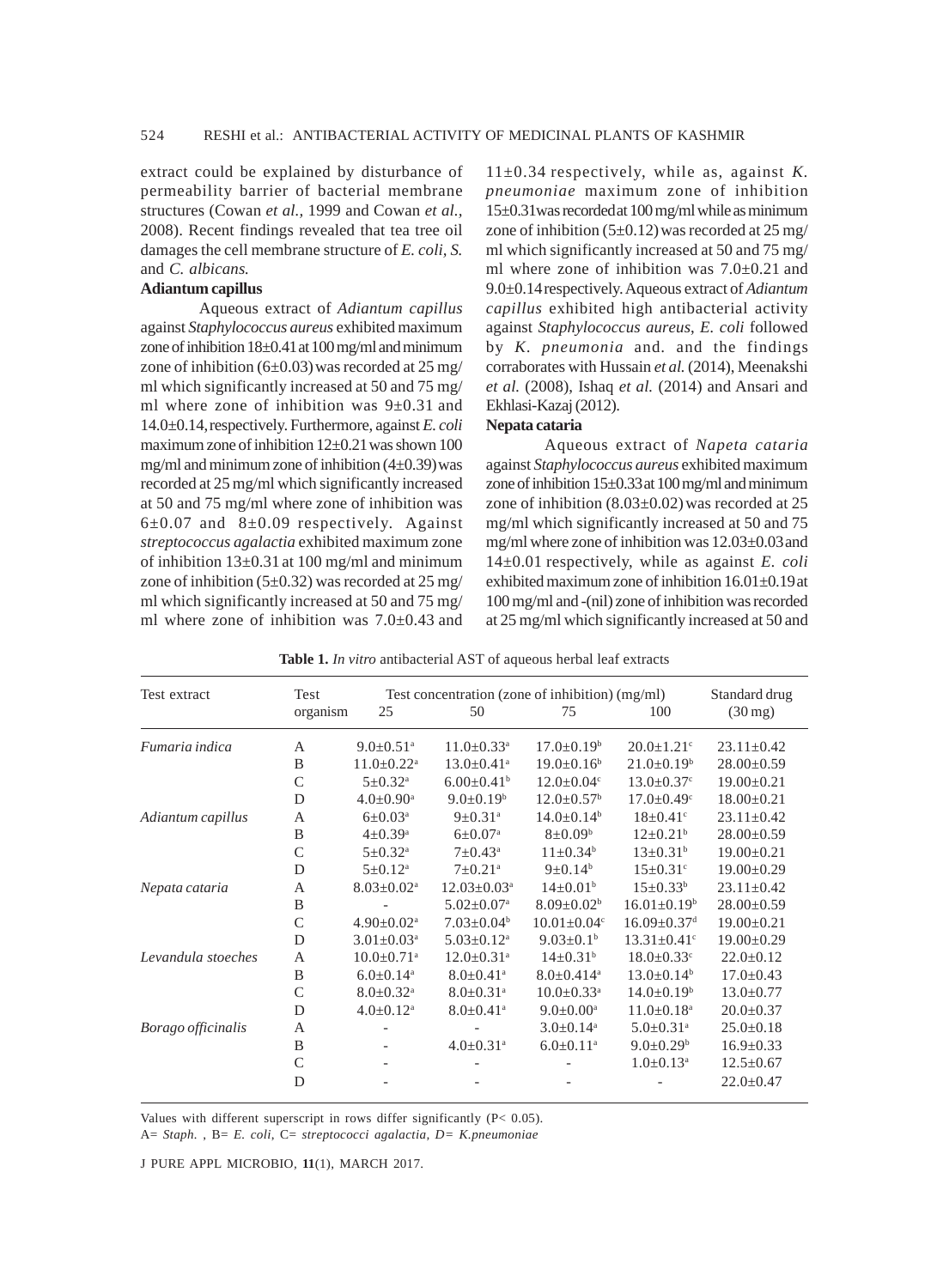75 mg/ml where zone of inhibition was  $5.02\pm0.07$ and 8.09±0.02respectively. Against *streptococcus agalactia* exhibited maximum zone of inhibition 14.09±0.37 at 100 mg/ml and minimum zone of inhibition (4.90±0.02) was recorded at 25 mg/ml which significantly increased at 50 and 75 mg/ml where zone of inhibition was 7.03±0.04 and 10.01±0.04 respectively. Against *K. pneumoniae* maximum zone of inhibition 13.31±0.41 was recordedat 100 mg/ml and 3.01±0.03 zone of inhibition was recorded at 25 mg/ml which increased at 50 and 75 mg/ml where zone of inhibition was  $5.03\pm0.12$  and  $9.03\pm0.1$  respectively. Aqueous extract of *Nepata cataria* exhibited high antibacterial activity against *Staphylococcus aureus*, *E. coli* and the findings are in corroboration with the findings of Bandh *et al.* (2011). The antimicrobial activity of AENC may be related to the monoterpenoid component *i.e.* nepetalactone present in the extracts as confirmed by a study.

### *Levandula stoeches*

Aqueous extract of *Levandula stoeches* against *Staphylococcus aureus* exhibited maximum zone of inhibition 18.0±0.33 at 100 mg/ml and minimum zone of inhibition  $(10.0\pm0.71)$  was recorded at 25 mg/ml which significantly increased at 50 and 75 mg/ml where zone of inhibition was  $12.0\pm0.314$  and  $14\pm0.31$  respectively, While as, against *E. coli* maximum zone of inhibition was recorded at 13.0±0.141at 100 mg/ml and minimum zone of inhibition  $(6.0\pm0.14)$  was recorded at 25 mg/ml which significantly increased at 50 and 75 mg/ml where zone of inhibition was 8.0±0.414and 8.0±0.414 respectively. Against *streptococcus agalactia* maximum zone of inhibition 14.0±0.191 was shown at 100 mg/ml and minimum zone of inhibition (8.0±0.32) was recorded at 25 mg/ml which increased at 50 and 75 mg/ml where zone of inhibition was  $8.0 \pm 0.313$  and  $10.0 \pm 0.333$ respectively. Against *K. pneumoniae* maximum zone of inhibition 11.0±0.181at was recorded 100 mg/ml and 4.0±0.12zone of inhibition was recorded at 25 mg/ml which significantly increased at 50 and 75 mg/ml where zone of inhibition was 8.0±0.419 and 9.0±0.00respectively.

#### **Borago officinalis**

Based on the *in vitro* antibacterial sensitivity test of herbal aqueous extracts, three extracts, *Fumaria indica, Adiantum capillus,*

*Nepata cataria* significantly inhibited bacterial growth under study and maximum inhibition was recorded at concentration 100 mg/ml, while the extracts, *Levandula stoeches* significantly inhibited bacterial growth under study however, due to increased cytotoxicity, it was ignored for further study. Moreover *Borago officinalis* has shown nil to non-significant bacterial growth inhibition activity in addition with cytotoxicity effect. Aqueous extract of *Borago officinalis* against *Staphylococcus aureus* exhibited maximum zone of inhibition 5.0±0.31at 100 mg/ml and nil/no zone of inhibition was recorded at 25 and 50 mg/ml which significantly increased to  $3.0\pm0.14$ at 75 mg/ml while as, against *E. coli* maximum zone of inhibition  $9.0\pm0.29$  was exhibited at 100 mg/ml and nil/no zone of inhibition was recorded at 25 mg/ml which significanttly increased at 50 and 75 mg/ml where zone of inhibition was 4.0±0.31 and 6.0±0.11 respectively. Against *streptococcus agalactia* maximum zone of inhibition 1.0±0.13 at 100 mg/ml and nil/no zone of inhibition was recorded at 25, 50 and 75 mg/ml while as, against *K. pneumoniae* exhibited no/nil zone of inhibition at 25, 50, 75 and 100 mg/ml.

#### **CONCLUSION:**

The highest AST response was found in *Fumaria indica* followed by *Adiantum capillus* and *Nepata cataria. Fumaria indica and Adiantum capillus* can be used as a commercial herbal preperations as an alternative treatment for bacterial infections.

#### **ACKNOWLEDGEMENT:**

I owe my thanks to SKUAST-K, Faculty of Veterinary Sciences and Animal Husbandry for providing me the necessary facilities to conduct the research program.

#### **REFERENCES**

- 1. Ahmad, A., Jahan, N., Wadud, A., Imam, H., Hajera, S. and Bilal, A. Physiochemical and biological properties of *Adiantum capillus veneris*: An important drug of unani system of medicines. *International Journal of Current Research Review* 2012; **4**: 70-75.
- 2. Allore, H.G. A review of the incidence of mastitis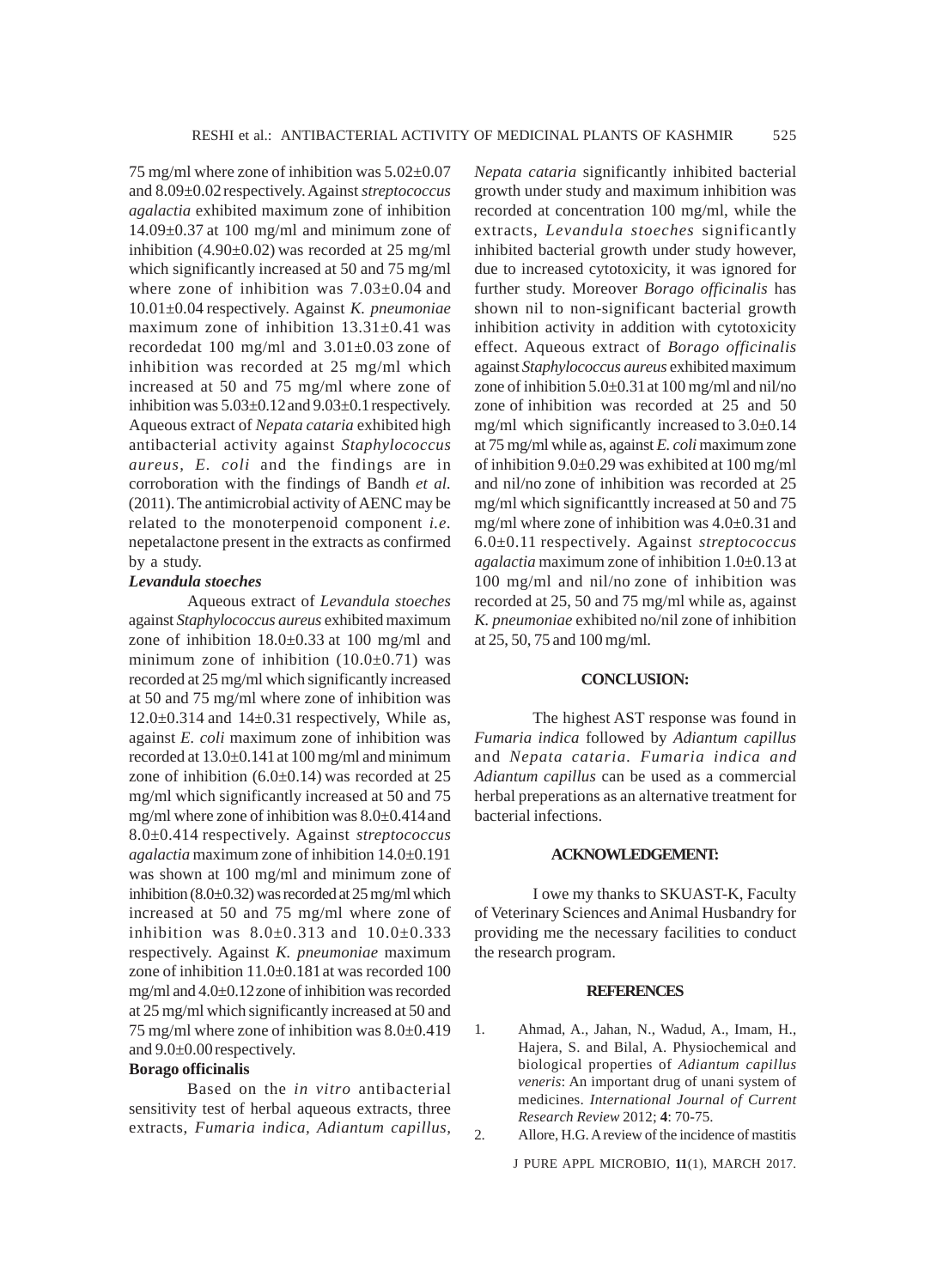in buffaloes and cattle. *Pakistan Veterinary Journal,* 1993; **13**: 1-7.

- 3. Ansari, R. and Kazaj, K.E. *Adiantum capillusveneris. l*: phytochemical constituents, traditional uses and pharmacological properties: a review *Journal of Advanced Scientific Research,* 2012; **3**(4): 15-20.
- 4. Bandh, S.A., Kamili, A.N., Ganai, B.A., Lone, B.A. and Saleem, S. Evaluation of antimicrobial activity of aqueous extracts of *Nepata Cataria*. *Journal of Pharmacy Research,* 2011; **4**(9): 3141- 3142.
- 5. Bauer, A., Kirby, W., Sherris, J.C. and Turck, M. Antibiotic susceptibility testing by a standardized single disk method. *American Journal of Clinical Pathology*, 1966; **45**(4): 493
- 6. Costa, E.O., Garino, F., Watanabe, E.T., Ribeiro, S.J., Vezon, P., Gabaldi, S.H., Benites, N.R., Baruselli, P.S. and Paske, A. Evaluation of the CMT positivita and microbiological status of the mammary gland over the different lactation phases in buffalo cows (*Bubalus bubalis*)*. Proceeding 5th World Buffalo Congress*, Caserta, Italy pp. 631-634.
- 7. Cowan, M.M. Plant products as antimicrobial agents. *Clinical Microbiology Review*, 1999; **12**: 564-582.
- 8. Cowan, M.V., Kavitha, H.U. and Satish, S. Antibacterial evaluation and phytochemical analysis of Betula utilis D. Don against some human pathogenic bacteria. *World Journal of Agricultural Science*, 2008; **4**: 661-664.
- 9. Fatima, M., Sultana, A., Asif, M. and Najar, F. Efficacy and safety of *Fumaria indica* (aqueous extract) in the treatment of Acne vulgaris. *International Journal of Institutional Pharmacy and Life Sciences,* 2014; **4**(6): 47-58.
- 10. Fazal, H., Ahmad, N., Abbasi, B.A. and Abbass, N. Selected medicinal plants used in herbal industries; their toxicity against pathogenic microoraganisms*. Pakistan Journal of Botany,* 2012; **44**(3): 1103-1109.
- 11. Ghannadi, A., Aghazari, F., Mehrabani, M., Mohagheghzadeh, A. and Mehregan, I. Quantity and composition of the SDE prepared essential oil of *Nepeta macrosiphon* Boiss. *Iranian Journal of Pharmacy Science,* 2003; **2**: 103-105.
- 12. Gupta, P.C., Sharma, N. and Rao, C.V. A review on ethnobotany, phytochemistry and pharmacology of *Fumaria indica* (Fumitory). *Asian Pac Journal of Trop Biomed,* 2012; **2**(8): 665-669.
- 13. Henley, D.V., Lipson, N., Korach, K.S. and Bloch, C.A. Prepubertal gynecomastia linked to lavender and tea tree oils. *N. England Journal Medical,* 2007; **356**: 479-485.

- 14. Hudson, R. The value of lavender for rest and activity in the elderly patient. *Complement Ther. Med.*, 1996; **4**: 52-57.
- 15. Hui, L., He, L., Huan, L., Lan, L.X. and Guo, Z.A. Chemical composition of lavender essential oil and its antioxidant activity and inhibition against rhinitis related bacteria. *Africa Journal of Microbiology Research,* 2010; **4**: 309-313.
- 16. Hussain, M.M., Ahmad, B., Rashid. E., Hashim, S. Marwat, K.B. and Jan, A. *In vitro* antibacterial activity of methanol and water extracts of Adiantum capillus veneris and tagetes patula against multidrug resistant bacterial strains. *Pakistan Journal of Botany* 2014; **46**(1): 363- 368.
- 17. Ishaq, M.S., Hussain, M.M., Afridi, M.S., Ali, G., Khattak, M. and Ahmad, S. *In vitro* Phytochemical, Antibacterial, and Antifungal Activities of Leaf, Stem, and Root Extracts of Adiantum capillus veneris. *The Scientific World Journal* 2014; **7**: 269-793.
- 18. Kapur, M.P., Anshusharma and Bahardwal, R.M. Bacteriology of clinical mastitis in Buffaloes. *Buffalo Bull*. 1992; **11**: 32-35.
- 19. Kumar, S.S. and Nagarajan, N. Screening of preliminary phytochemical constituents and antimicrobial activity of *Adiantum capillus veneris*. *Journal of Research Antimicrol.* 2012; **1**: 56-61.
- 20. Meenakshi, S., Neha, S., Khare, P.B. and Rawat, A.K.S. Antimicrobial activity of some important Adiantum species used traditionally in indigenous systems of medicine. *Journal of Ethnopharmacology* 2008; **2**(115): 327-329.
- 21. Naiknaware, H.S., Shelke, D.D., Bhalerao, D.P., Keskar, D.V., Jagadesh, S. and Sharma, L.K. Prevalence of subclinical mastitis in buffaloes in and around Mumbai. *Indian Veterinary Journal No.* 404-233. Virginia State University, USA. 1998; pp. 1-7.
- 22. Nair, R., Kalariya, T., Chanda, S. Antibacterial activity of some selected Indian medicinal flora. *Turk. J. Biol*., 2005; **29**: 41 47
- 23. Nisar, S.S., Khan, A.A., Sultana, A. and Shiffa, M. Comprehensive review of parsiyaoshan (*Adiantum Cappilis veneris*) from traditional medicine to scientific overview*. International Journal of University Pharmacy Life Science,* 2012; **2**: 115-124.
- 24. Parekh, J. and Chanda, V.S. Antibacterial activity of aqueous and alcoholic extracts of 34 Indian medicinal plants against some staphylococcus species *Turkey Journal of Biology ,* 2007; **32**: 63-71.
- 25. Quinn, P. K., Coffman, D. J., Bates, T. S., Welton, E. J., Covert, D. S., Miller, T. L.,